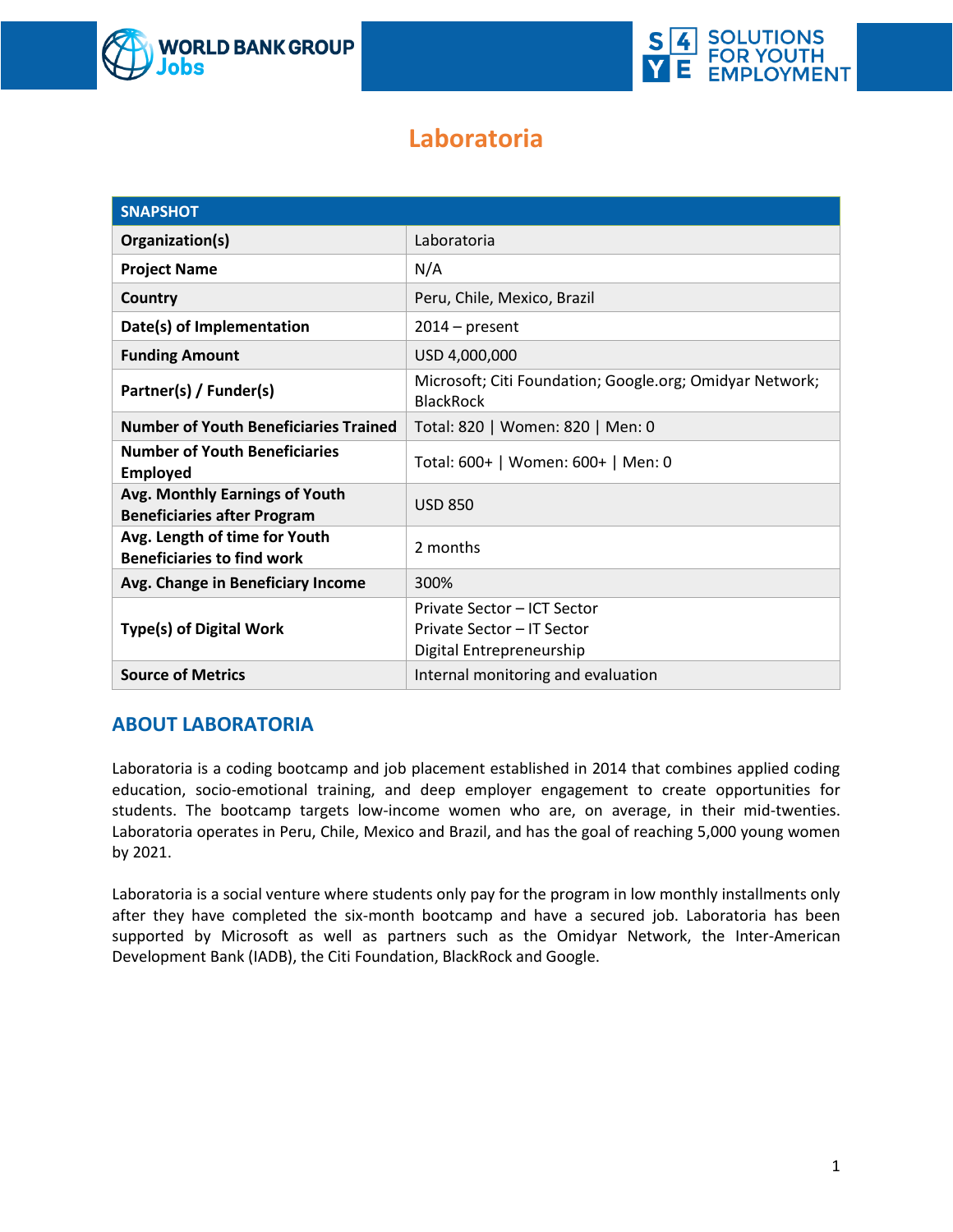



## **PROJECT DESIGN & IMPLEMENTATON**

| Design<br>Progra | <b>Supply-Side Components</b>           |   | <b>Demand-Side Components</b>                 |   |
|------------------|-----------------------------------------|---|-----------------------------------------------|---|
|                  | Training &<br><b>Skills Development</b> |   | Improving Access to<br>Finance for SMEs       | × |
|                  | Employment &                            |   | <b>Capacity Building &amp;</b>                |   |
|                  | <b>Intermediation Services</b>          |   | <b>Information Provision</b>                  |   |
|                  | Subsidized Employment                   | × | <b>Targeted Sector-Specific</b><br>Approaches | × |

## **ACTIVITIES**



**FIGURE 1 LABORATORIA PROGRAM MODEL**

*Source:* Laboratoria website, [www.laboratoria.la](http://www.laboratoria.la/)

#### **SELECTION**

Laboratoria conducts a thorough screening process to identify high-potential young women from lowincome backgrounds. Through a selection process that includes exams, an introductory course to programming, a personal interview, and real class dynamics, Laboratoria collects over 60 data points to identify those applicants with the potential to successfully complete the intensive training process and enter jobs in the IT industry.

#### **BOOTCAMP TRAINING**

Laboratoria offers a six-month bootcamp that teaches young women the essentials of coding. The program starts with a common core, where students all cover the same content, before branching off into specializations. Beneficiaries have the option of focusing on front-end development or user-experience (UX) design. The curriculum for developers includes training in JavaScript, HTML, CSS and other highly demanded software tools. UX Designers graduate with a unique profile that combines coding with UX skills.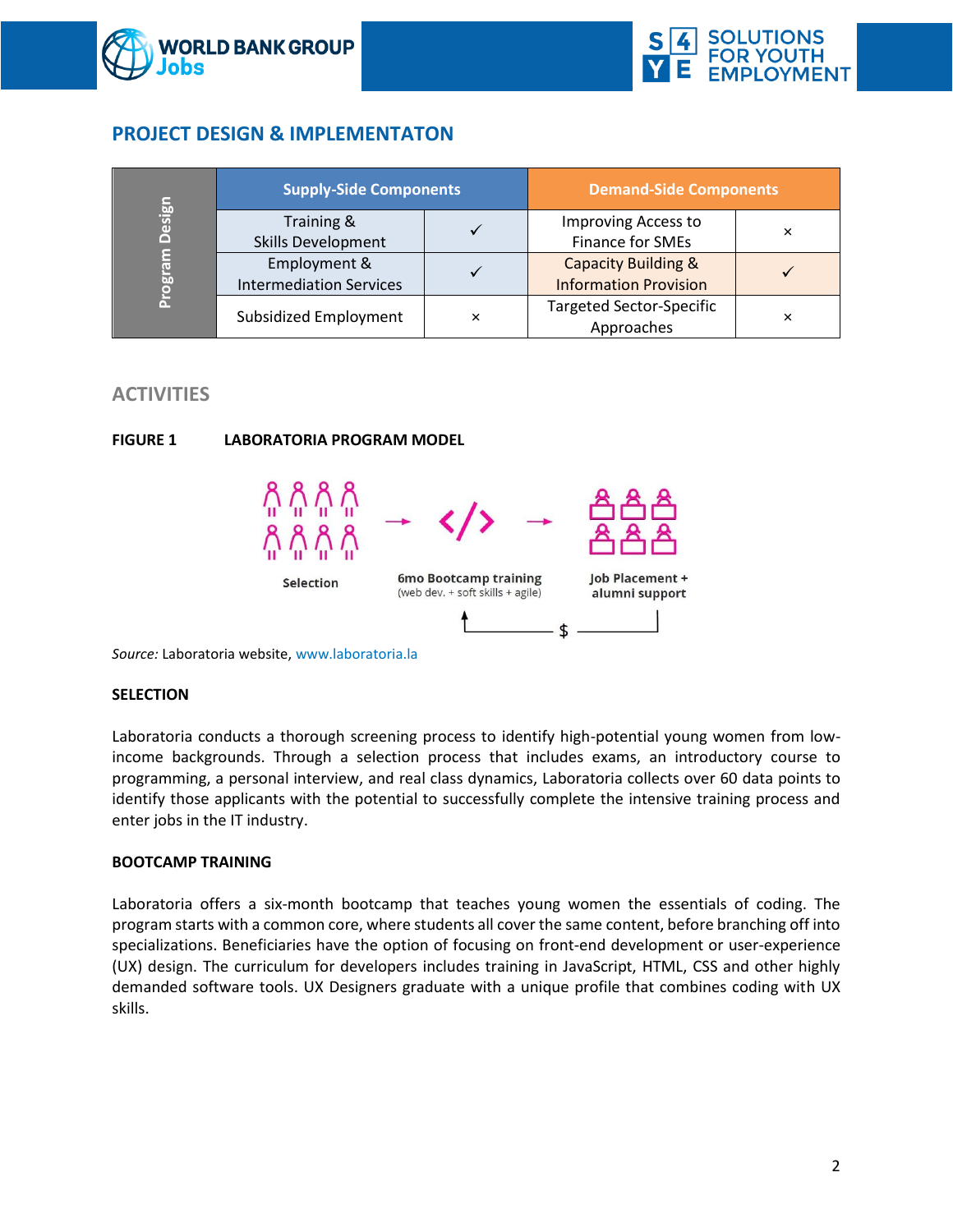



Laboratoria has incorporated several strategies into its bootcamp training:

#### **Classes that Mimic Work**

Instead of following a traditional educational model, Laboratoria participants learn as if they were working. The learning model that Laboratoria uses is known as the 'Agile Classroom.' Each 'sprint' is a two - three-week unit, works toward developing a product, such as an app that predicts a public transportation user's card balance after taking a subway ride. Each Sprint begins with a Sprint Planning Meeting where the students create plans on how to work for the next few weeks. Every Sprint ends with a Sprint Retrospective, to understand the lessons learned and learn from the mistakes made. The students thus learn to organize themselves in teams, divvying up responsibilities and setting their own timelines. Finally, much of the training is self-paced—a skill crucial for advancement in the tech industry.<sup>1</sup>

#### **Business-directed Curriculum**

Laboratoria works closely with tech companies in Latin America and Silicon Valley, surveying hiring managers to learn what skills are required for web developer openings. The curriculum is project-based and open-source, and is shared widely with developers and industry professionals for feedback. With this feedback, as well as that of hiring companies and Laboratoria's own tech team, Laboratoria creates an education program that would prepare its students to earn a job immediately after graduation. By adding skills needed for the most hard-to-fill positions, Laboratoria equips its students to enter high opportunity jobs where companies are hungry for talent. Laboratoria also shares its curriculum with interested education institutions, and nonprofit staff have met with several universities in Peru.

#### **Complementary Technical and Soft Skills Training**

Laboratoria's program has a strong focus on life skills, which are intertwined with how technical skills are developed. Project-based learning helps ensure that students develop skills such as teamwork, communication, self-awareness, planning and time management, and problem-resolution. The soft skills program has two parts. The first part occurs in the first month of the program, during which young women participate in training modules on stress management, gender issues and identity, and effective communication. The second part takes place towards the end of the training program, and is more focus on employability. Training module topics include interview preparation, workplace culture, and financial management.

#### **Values-based Learning**

 $\overline{a}$ 

To increase retention rates, and ensure that women are truly prepared for entering formal employment opportunities, Laboratoria creates a culture based on an inclusive and participatory learning strategy. Beneficiaries are expected to be in charge of their own learning processes, displaying their commitment to pursuing IT-related education and employment. Program staff help to cultivate a growth mindset, where students develop the belief that they can overcome challenges with the encouragement, support and tools that Laboratoria provides to them. Laboratoria provides a safe space for beneficiaries to experiment, make mistakes, and to provide feedback to each other and to staff.

<sup>1</sup> World Bank (forthcoming). *Women Wavemakers: Practical Strategies for Attracting and Retaining Women in Coding Bootcamps.* Washington, DC: World Bank Group.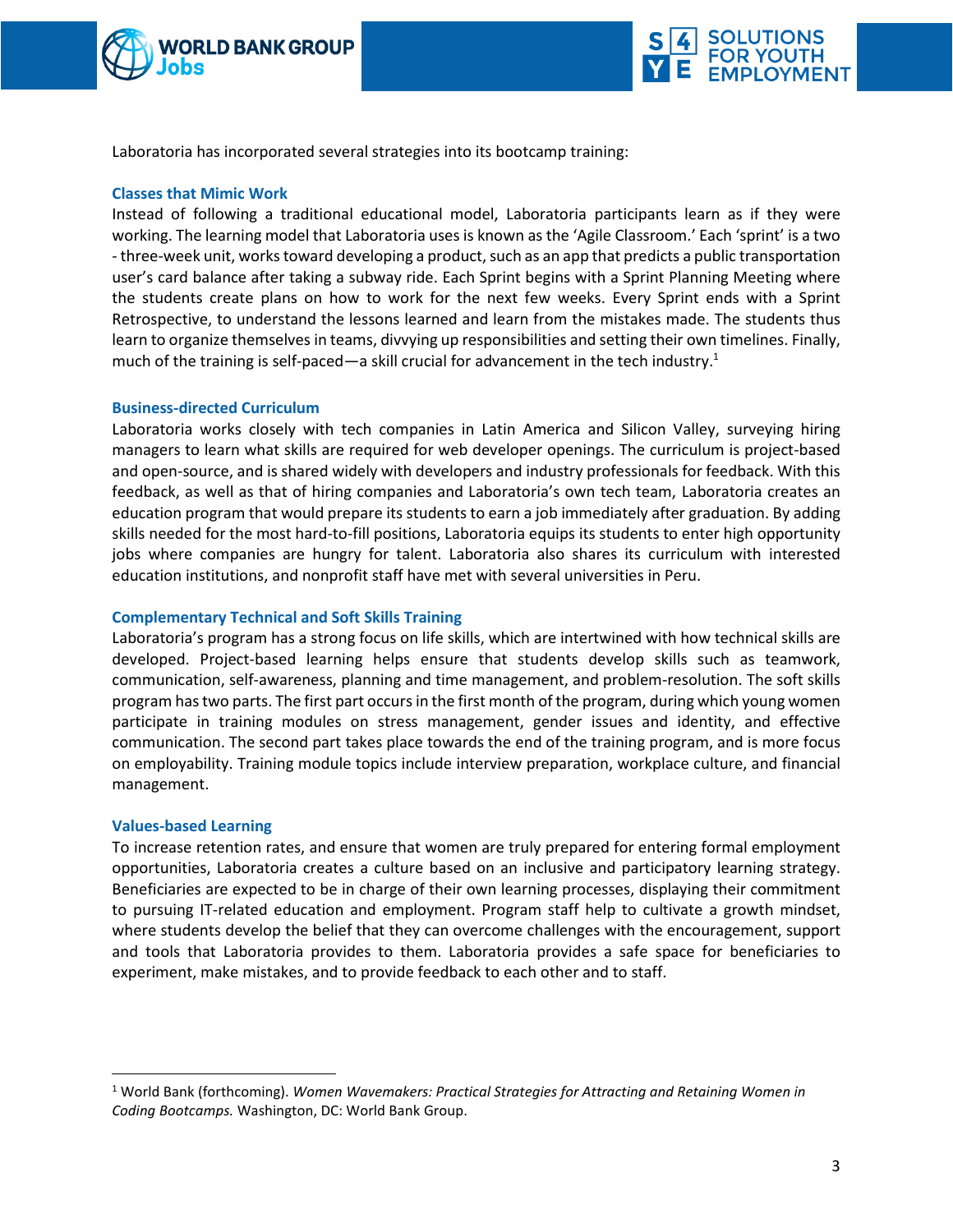



#### **JOB PLACEMENT & ALUMNI SUPPORT**

Laboratoria's job placement team continues communication with companies that have hired its graduates to ensure the match goes well. If a graduate needs additional training to meet the demands of her new job, for example, Laboratoria can customize her extended training to fill those gaps.

#### **Talent Fest**

Just before graduating from the six-month boot camp, Laboratoria students participate in Talent Fest, a 36-hour hackathon. Participating companies provide a real web development problem they face, and teams ofstudent's brainstorm, problem-solve and present solutions. Each company is assigned to a squad of 3 to 4 students, who are presented with real life challenges during a ten-minute overview by each firm. Companies have access to historical data on students' performance throughout the bootcamp. Laboratoria also provides a live evaluation tool used by the companies to assess the real-time performance of the students with an eye to both technical and soft skills. The companies which have been part of this fest in the past are Lyft, BCP, Scotiabank, Tekton Labs, GMD, Ministerio de la Producción del Perú, Urbaner, ThoughtWorks, Globant, Everis.

The in-person participation in the Talent Fest gives companies the chance to see firsthand how the young women work, providing crucial insight into finding the right fit for openings. At the same time, the companies hold interviews. Based on research conducted with 52 companiesin Latin America, Laboratoria discovered that firms typically spend between one to three months to recruit a candidate. At least 3 staff members are usually involved in the process. Thus, this efficient process is especially appealing to businesses, which can cut the time required to find and hire a new employee from 3 months to just a few days.

The companies participating in and sponsoring Talent Fest have first accessto Laboratoria's pool of talent, but other businesses can pay to browse students' profiles as well. Students' profiles include details on the technical skills they are trained in as well as insight into their interests and how they work. This additional layer of information helps hiring managers identify candidates who are most likely to thrive in their company's culture and work environment. Each company also pitched to the teams, providing information on company culture, structure and hiring process.<sup>2</sup>

#### **Alumni Services**

Laboratoria supports its graduates with community and education services once they graduate. There are technical workshops organized based on student demand and community events to connect with fellow alumni.

#### **Private-Sector Partnerships**

Laboratoria partners with more than 200 companies to fill the needs of businesses and empower graduates to enter a professional field. They engage in placement events, student and alumni workshops and other opportunities.

#### **Mentorship**

When students near the completion of the boot camp training and begin their job search, Laboratoria pairs them with mentors from the technology field. The one-on-one attention helps the budding web

 $\overline{a}$ 

 $<sup>2</sup>$  Ibid.</sup>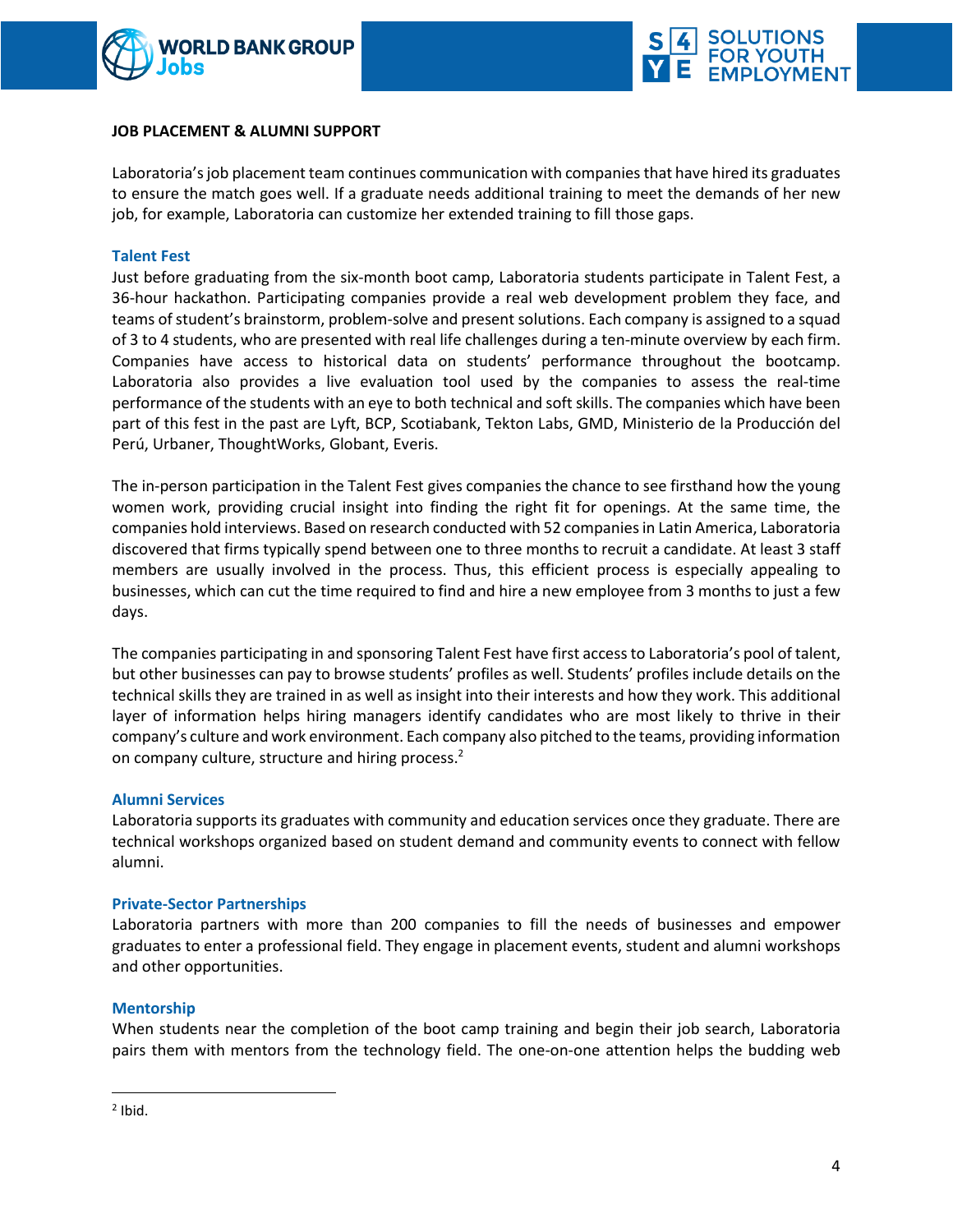



developers prepare for interviews or finesse a LinkedIn profile. Thanks to word of mouth, news articles about the nonprofit and partnerships with local companies, Laboratoria has no trouble finding enough mentors.

#### **ADDITIONAL SERVICES**

#### **Digital Transformation**

Companies undergoing digital transformation can enroll in Laboratoria for Business, an in-person course that walks groups of employees through the process of digital modernization.

### **RECRUITMENT STRATEGIES**



Most of Laboratoria's target beneficiaries use social media platforms such as Facebook and Twitter. Laboratoria uses promotional videos featuring their students to recruit new cohorts four times a year. In the last 3 years, over 7,500 women have applied to Laboratoria. The bootcamp received over 4,000 applications for their most recent 2017 cohort, and accepted only 9% of applicants. $3$ 

An application process, which includes an interview and a test to gauge their aptitude for learning and persevering (but not existing understanding of CS), helps the nonprofit identify a cohort of 40-60 new students in each site. Additionally, Laboratoria assesses its applicants using psychological tests designed by professional psychologists.

### **IMPLEMENTATION STRATEGIES**

**Promote Teamwork.** In order to promote teamwork, a "Learning Squad" is created of 6-8 students that work to accomplish a certain goal for the Sprint. For every Sprint, a new Squad is formed. This helps in improving the ability to create new working relationships every 2-3 weeks. Each Squad is appointed a coach "Jedi Master". The Squad meets daily with their coach and starts the day with a Daily- Standup. A Daily Standup is when students reflect on what goals they achieved the previous day.<sup>4</sup> They decide internally how they can communicate with each other. Teams have used Slack, WhatsApp groups and Gchat.

**Grading System.** Laboratoria does not follow the standard grading system. Instead, it follows the pointsand-rewards system. Students earn points for performance, effort, and outstanding behaviors. They also can win rewards through individual or group achievements.<sup>5</sup>

<sup>5</sup> Ibid.

 $\overline{a}$ 

<sup>&</sup>lt;sup>3</sup> Average of 2017-II cohorts in Peru, Mexico and Chile.

<sup>4</sup> World Bank (forthcoming). *Women Wavemakers: Practical Strategies for Attracting and Retaining Women in Coding Bootcamps.* Washington, DC: World Bank Group.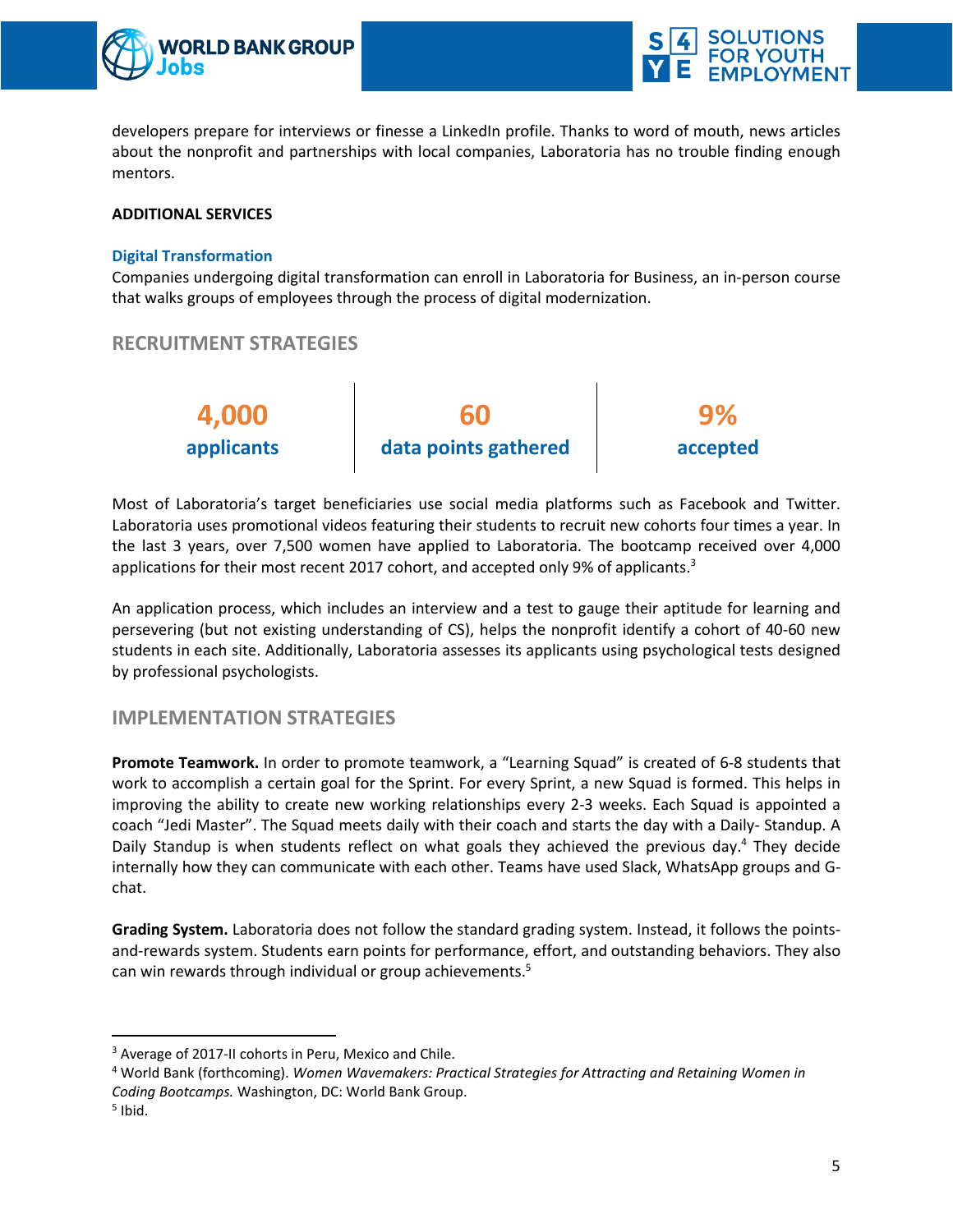



**Provide Counselling.** Laboratoria has 2 psychologists as part of their staff to help build the women's selfesteem during the program. They also provided mental health support for the students coming from lowincome families who are dealing with stress or any personal issues such as violent intimate relationships.

**Learning Management System.** Laboratoria has developed a learning management system (LMS) so that students can practice more at home. The LMS allows students to measure their progress and complete practice exercises. These features are inspired by Khan Academy tutorials and videos.

**Placement Application.** Laboratoria has developed a placement application that directly connects hiring companies with bootcamp graduates**.**

### **BENEFICIARY EXPERIENCES**

Laboratoria graduate Lizeth Kenny Lopez Zamudio took a Microsoft Azure workshop provided by a Microsoft Philanthropies grant, where she learned to use new software platforms, programming languages and artificial intelligence. She now uses those skills at her job in a financial services company by programming customer service chat bots, working remotely on a virtual machine and presenting case studies on Azure.

*"I'd like to build something to help someone. I always had that eagerness to help and advance myself."*

*Lizeth Kenny Lopez Zamudio, Laboratoria graduate and web developer*

## **SUSTAINABILITY**

The fee structure for Laboratoria is unique – students only start paying for their program only once they graduate and find a job. Laboratoria's tuition scheme allows for low or no fees for low-income students, which are later recouped through a 10 percent contribution from salary for 24 months once they graduate and are employed. This provides additional incentive for female candidates to join the program.

Laboratoria financial model is based on several additional components:

- **Grants.** (including support from Microsoft) and recognition (from MIT and Google, for example), the nonprofit's leadership committed to the goal of becoming self-sufficient by 2021. They have built-in revenue streams to fund their work in several ways.
- **Student repayment.** Laboratoria charges employed graduates a small monthly education fee, which "pays back" the free training they received in the six-month boot camp. Graduates pay 20% of their monthly salary, and an average working graduate will pay around USD 180 a month. Not only does the fee help cover the cost of ongoing education; it deepens graduates' long-term connection to Laboratoria, Martinez Franklin says.
- **Hackathon sponsorships.** With a USD 1,500 sponsorship fee, a company can participate in Laboratoria's Talent Fest, a 36-hour hackathon that tasks teams of soon-to-graduate students to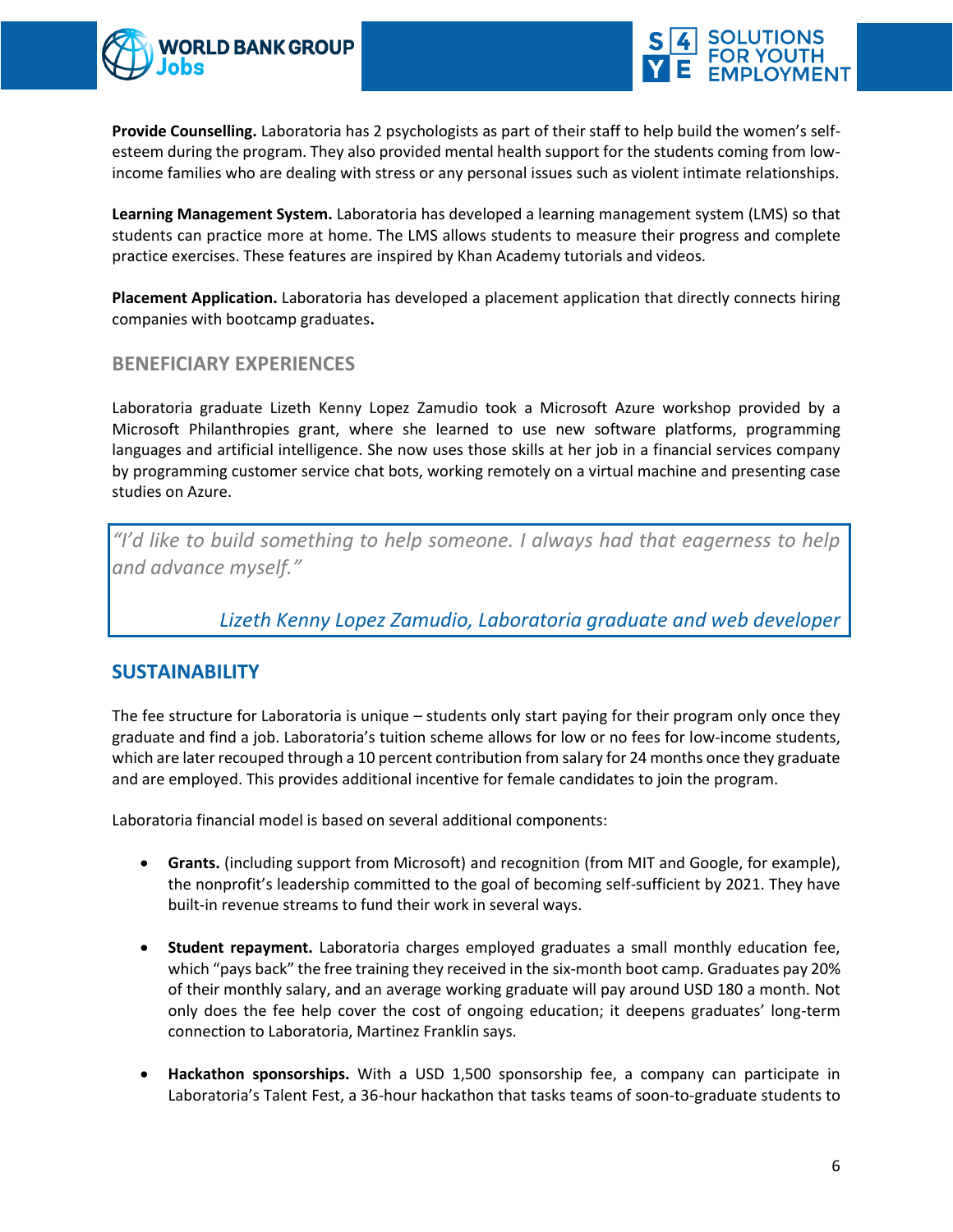



solve companies' real problems. It's not uncommon for companies to hire students there on the spot, Martinez Franklin says, and the immediate value to companies means the nonprofit has no trouble securing sponsors.

- **Hiring fees.** Companies that are looking for new sources of talent pay to access Labo[ratoria's](https://app.talento.laboratoria.la/) job [placement web app](https://app.talento.laboratoria.la/), where potential employers can browse graduates' profiles and filter candidates by coding language or technical capabilities. The app includes data on each graduate's technical and soft skills, location, job title sought and proficiency in English.
- **Expansion.** The organization is working to expand sustainably. Although the nonprofit has explored assorted options for widening its reach, including a franchise model, Laboratoria is still maintaining control over all launches of new sites while working with on-the-ground partners in new sites.

## **EMPLOYMENT OUTCOMES**



Laboratoria has established a successful career pipeline that has placed over 600 young women into digital jobs. Graduates work in more than 250 companies such as Everis, Accenture, IBM and Scotiabank. Laboratoria also boasts a 90% rate of employer satisfaction with Laboratoria hires.

## **KEY FINDINGS**

- **1. Necessary skills need to be provided.** The first group of young women to graduate got jobs in prototyping, yet those positions didn't offer as much potential for advancement. The women may lose out on jobs due to not knowing programming or computer science. The cohorts at Laboratoria are now equipped with the necessary skills.
- **2. Self-learning must be at the core of the program.** If students do not learn to learn by themselves during their time at Laboratoria, they have a challenging time adjusting to the continuous learning needs at the job. This is why Laboratoria's teaching methodology has evolved to have self-learning at its core.
- **3. Support from family improves performance.** In Laboratoria's very first cohort, staff found that young women with the support of their family were more successful during the very intensive training. Now they invite families to visit and learn about Laboratoria at the welcome session, mid-program and at graduation, and pushback from family members is much less common.
- **4. Selection process was not intensive enough.** The most painful part of running Laboratoria, Martinez Franklin says, is when a young woman drops out of the program or chooses not to pursue a web development job. So, interviews now focus more intently on the traits (e.g., determination, creativity) that enable young people to stick with an intense program.